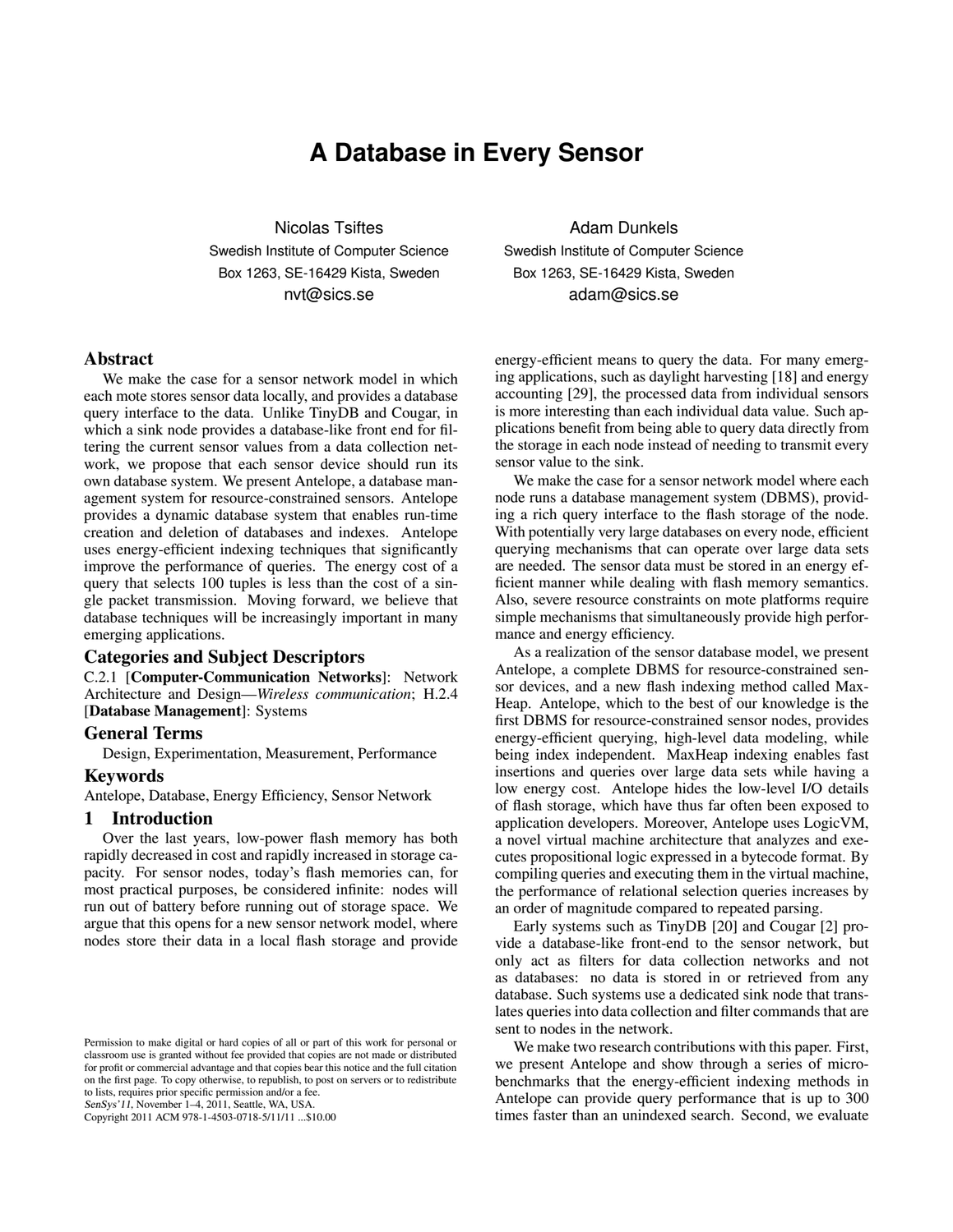Antelope from a macro perspective in a network environment, demonstrating that having a database in every sensor can result in significant improvements in energy efficiency by reducing the need for continuous data collection. This shows that the use of a database not only has qualitative benefits but also quantitative performance advantages in terms of power consumption.

Being designed for sensing devices, Antelope differs from traditional database systems in two ways. First, Antelope is designed under the unique set of constraints of these devices. Antelope offers a database architecture for dynamic database creation, insertion, and querying while operating under severe energy constraints. Second, the programming model of Antelope is designed to integrate smoothly with typical operating system architectures for sensor networks, with particular emphasis on cooperative scheduling and split-phase programming. Antelope processes queries iteratively tupleby-tuple, and yields control to the calling process between each processed tuple. This design allows Antelope to execute with a dynamic RAM footprint of less than 0.4 kB, and a static RAM footprint of 3.4 kB.

# 2 Background

We believe that traditional sensor network data architectures do not take full advantage of the current progression of technology and do not meet the challenges in emerging applications, particularly in the energy area [\[18,](#page-13-0) [29\]](#page-13-1). In the following, we explain the background to this view, which motivates the sensor database model.

# 2.1 Sensor Data Network Architectures

The sensor networks deployed thus far can be roughly divided into three classes: data collection networks, data logging networks, and data mule networks.

*Data collection networks.* Data collection networks are the prototypical sensor network architecture. In a data collection network, all nodes transmit their sensor readings to one or more data sinks, using a best-effort data collection protocol such as CTP or the Contiki Collect protocol. Data collection networks may support data aggregation, even though this has proved difficult to use in practice [\[13\]](#page-13-4). The TinyDB approach [\[20\]](#page-13-2) is a special case of the data collection architecture. In TinyDB, the data stream from the sensor network is abstracted behind a database query interface that controls how data is collected from the network. Queries are posed in an SQL-like language through a gateway node, which sends instructions to the network nodes about how they should send their current sensor readings. The gateway node can also issue data aggregation within the network.

*Data logging networks.* In a data logging network, all sensors log all sensed data to secondary storage, from which it later is retrieved in bulk. An example of this approach is the Golden Gate bridge network, which consisted of 40 sensors that monitored bridge conditions. Periodically, the data was retrieved using Flush, a bulk data transfer protocol [\[16\]](#page-13-5). Data logging networks are used when it is necessary to retrieve the complete data set, which is the case in many scientific deployments [\[31\]](#page-13-6).

*Data mule networks.* Data mule networks, or disruption tolerant networks, ameliorate the problems of having an in-

complete network infrastructure, as can be the case in remote areas or in disaster zones [\[10\]](#page-13-7). To transmit sensor samples to a sink node, the data must opportunistically be routed through so-called data mules. A data mule is a physical carrier of the data that at some point moves into an area where there is a network infrastructure that can carry the data to the collection point. An example of a disruption tolerant network is the ZebraNet deployment [\[17\]](#page-13-8). The premise for using such networks is that the data is insensitive to delay.

# 2.2 Energy Cost

Communication is costly in sensor networks. The radio transceiver has a comparatively high power consumption. To reduce the energy consumption of the radio, a radio duty cycling mechanism must be used. With duty cycling, the radio is turned off as much as possible, while being on often enough for the node to be able to participate in multi-hop network communication. By contrast, flash memory chips can stay in low-power sleep mode as long as no I/O occurs, and do therefore not need to be duty cycled.

To quantify the trade-off in energy consumption between storage and communication, we measure the energy consumption of transmitting and receiving a packet, as well as reading and writing to flash on a Tmote Sky. We use Contiki's default ContikiMAC radio duty cycling mechanism [\[8\]](#page-13-9), and measure the energy consumption by using an oscilloscope to measure the voltage across a  $100 \Omega$  resistor connected in series with an external power supply. We measure the cost of transmitting a 100-byte packet to a neighbor, receiving a 100-byte packet from the same neighbor, writing 100 bytes to the flash memory, and reading 100 bytes from the flash memory. The measured current draw of the operations is shown in Figure [1.](#page-2-0)

The energy consumption of the measurements in Figure [1](#page-2-0) is shown in Figure [2.](#page-2-1) We see that the energy cost of the communication operations is an order of magnitude higher than the storage operations: the energy consumption of a 100 byte transmission is 20 times higher than writing 100 bytes to flash. Given that transmitting a message across a multihop network requires multiple transmissions and receptions, and that lost packets must be retransmitted, the overall cost of a transmission across the network is further increased.

### 2.3 Application Directions

Early work on sensor networks assumed that the networks would be homogeneous, so that sensor data could be aggregated across multiple sensors. For example, a network deployed in a field could be queried for its average temperature, and could aggregate the answers from all sensors. But deployment experiences show that such aggregation is rarely used in practice. Instead, the identity and position of each device is important [\[31\]](#page-13-6). In many cases, each device has a unique task, such as monitoring individual home appliances [\[29\]](#page-13-1) or monitoring the light in individual windows [\[18\]](#page-13-0). In such applications, aggregate data from individual sensors, such as the average light in a window or the maximum sound from a home appliance, is interesting, but not aggregate data across multiple sensors. For these applications, network-level data aggregation architectures, such as TinyDB and Cougar, lack the necessary functionality.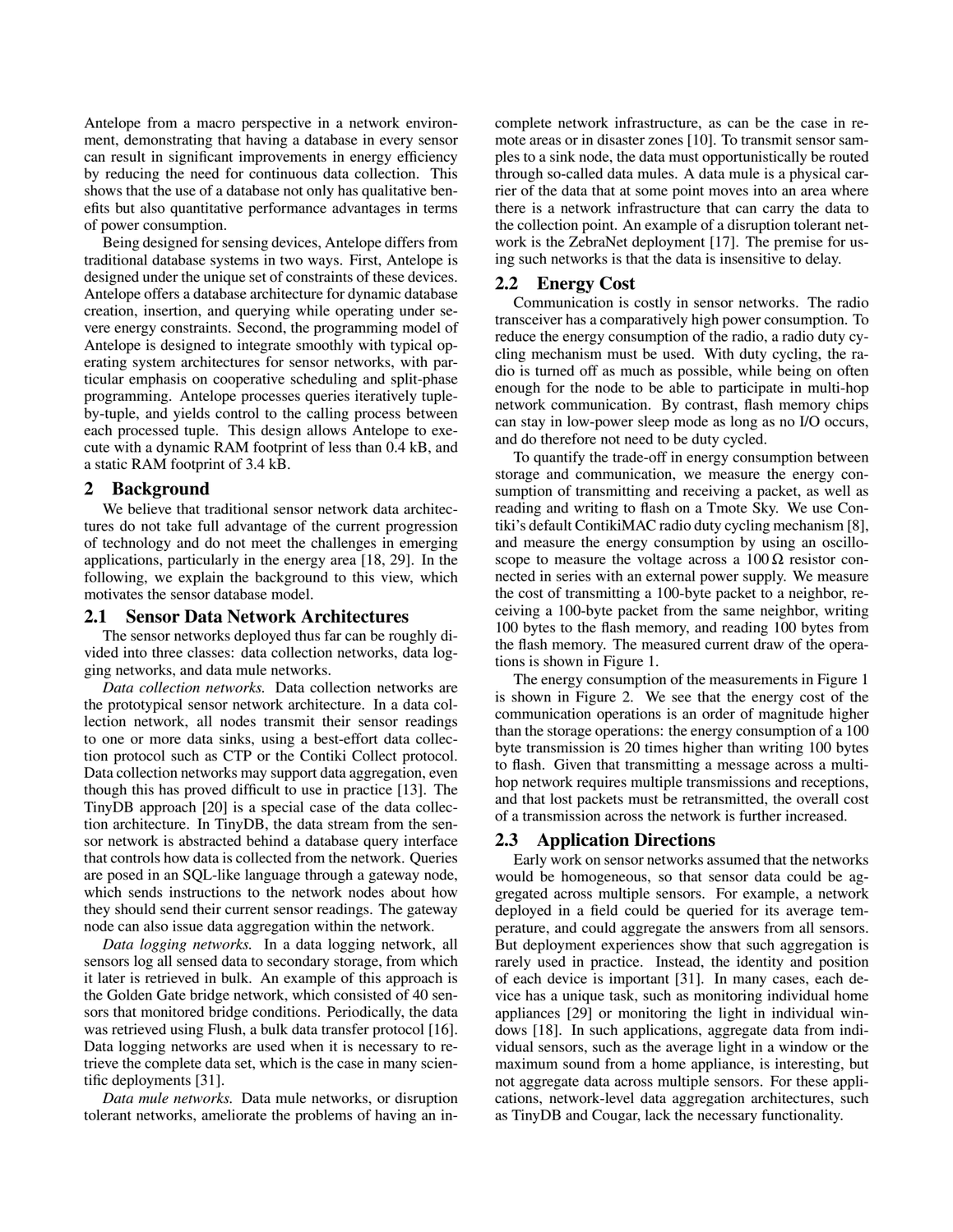

<span id="page-2-0"></span>Figure 1. The current draw for transmitting a 100 byte message under perfect radio conditions, for receiving a 100 byte message, for writing 100 bytes to flash memory, and for reading 100 bytes from flash. The shark fin-like patterns are due to capacitor buffers in the Tmote Sky designed to smooth out current spikes. The time is measured in milliseconds.



<span id="page-2-1"></span>Figure 2. The energy consumption of the operations in Figure [1,](#page-2-0) obtained by integrating the curves.

Many emerging applications produce data that potentially can violate the privacy of people. For example, the data from electrical power sensors in devices, which is collected for the purpose of saving energy, can also reveal sensitive information about the owner's behavior. A recent study showed that the data from fine-grained power metering of household appliances could be used to count the people in a home and to track their activities down to the level of determining their breakfast preferences [\[22\]](#page-13-10). It is therefore crucial that only the absolutely necessary data leaves each device, and that it reaches authorized users only. In many cases, the data is needed only in aggregate form, such as the average power consumption over each hour or the peak power consumption for each day. Collecting each sensor sample from each device—as in the traditional data collection model will possibly violate privacy. Even if the data is encrypted, the mere presence of a transmission may reveal privacyinfringing information [\[28\]](#page-13-11).

# 2.4 Technology Directions

*Energy and power are limited.* In most applications of wireless sensing technology, power, energy, or both are limiting factors. In battery-operated systems, the energy stored in the batteries is limited. The energy consumption of each device is crucial since it determines the lifetime of the network. In systems powered by energy scavenging, the power source typically has a low power output. Thus, even if the energy supply is abundant, the power consumption is constrained. Even in devices that are perpetually powered, such as electrical power meters for the smart grid, power consumption is a limiting factor. First, the power consumption of a device determines the physical size and cost of its power transformer. Second, because the purpose of adding millions of energy meters to the smart grid is to save energy, the power consumption of each device must be low enough to avoid outweighing the energy savings from the use of the devices.

*Bandwidth is limited.* Communication bandwidth is closely related to the power consumption of the radio transceiver. A higher communication bandwidth requires higher modulation and demodulation speed, more finegrained crystal clock stabilizers, and on-chip buses with higher clock speed, all of which increases transceiver power consumption. Even though the constant factors can be reduced, the fundamental trade-off between bandwidth and power consumption is likely to always be present.

*Storage is unlimited.* While the power, energy, and bandwidth continue to be limiting factors, the trend in storage is rapidly increasing size at decreasing cost. Because storage is a passive component, its size does not affect its power consumption. For wireless sensing devices, the storage size of modern flash-based storage devices is so large that for all practical purposes it can be considered unlimited: the storage will be more than enough to last its entire projected lifetime. For battery-operated systems, the storage easily outlives the battery lifetime. Consider a home appliance that monitors its power consumption. Every second, the device reads its current power consumption and stores it as 8-byte value onto its local flash memory. After 10 years of continuous operation, the power data has used less than 2.5 GB of memory, which fits safely onto a 4 GB SD card, which in early 2011 could be purchased for \$7.

# 3 The Sensor Database Model

In the sensor database model, each sensor node holds a database that can be dynamically queried and to which data can be inserted at run-time. The database may be used, for example, to store sensor data, so that each sensor can retain its complete history of sensor readings; to hold run-time information, such as routing tables for large networks that are dynamically queried by the system itself; or to maintain a history of performance statistics, which can later be queried for purposes of network debugging or performance tuning.

# 3.1 Applications

In the sensor network community, there are numerous examples of storage-centric sensornet applications that can benefit from using the sensor database model. Traditionally, such applications have been implemented using lowlevel abstractions such as files [\[5,](#page-13-12) [30\]](#page-13-13) and indexing primitives [\[21,](#page-13-14) [23\]](#page-13-15). Hence, the functionality for managing and querying data has required a new design and implementation for each application, thereby contributing to the widely perceived difficulty of programming sensor networks.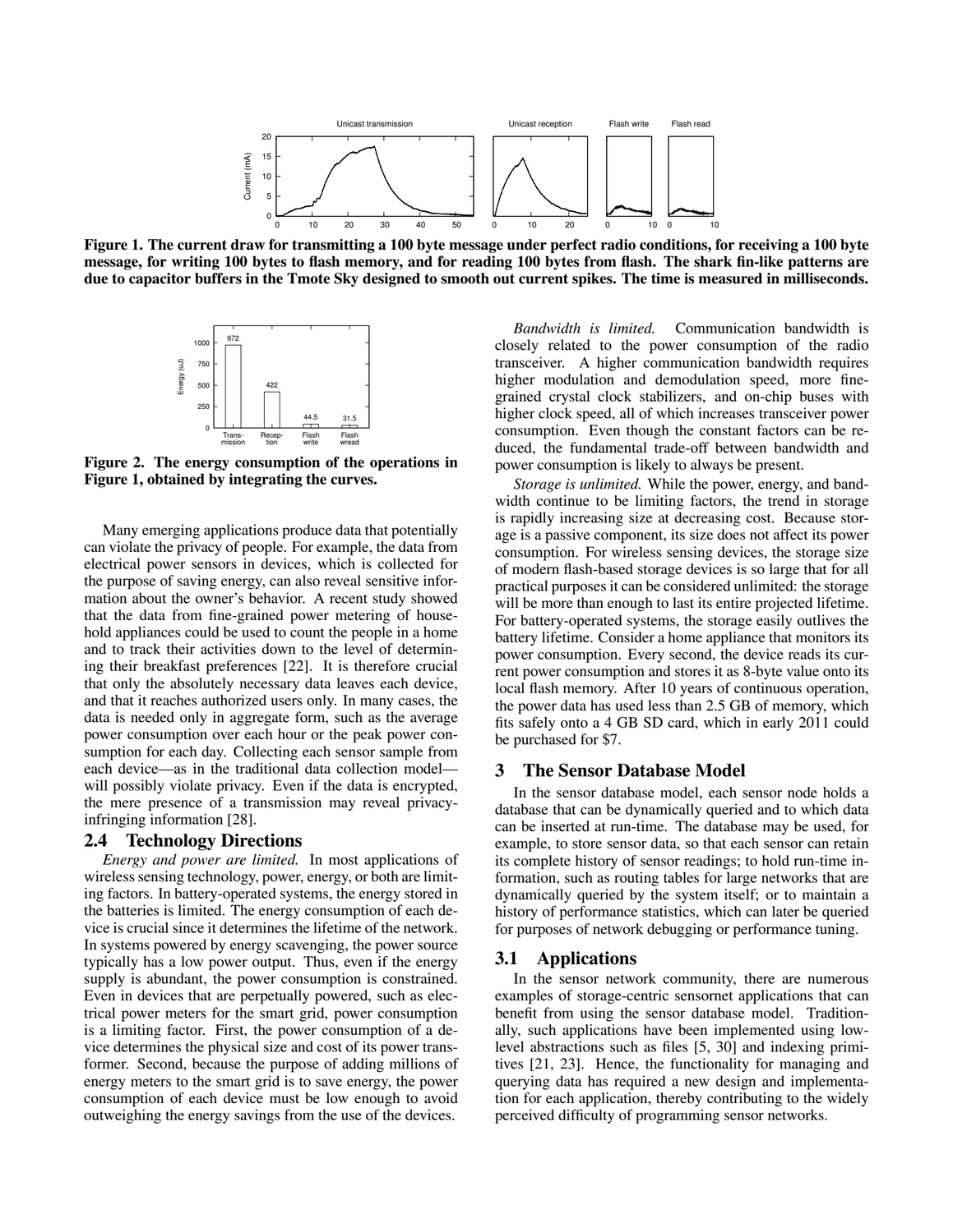The sensor database model is particularly useful for sensor networks whose data is either periodically queried or downloaded in bulk. One example are query-based electricity metering applications, which are part of the Advanced Metering Infrastructure (AMI). Another example is applications that require reliable distributed storage to mitigate connectivity problems [\[27\]](#page-13-16). The sensor database model can use the capabilities of emerging query mechanisms, such as the IETF CoAP and Web services [\[24\]](#page-13-17), by providing a highlevel query language for archival data, managed and indexed opaquely to the application.

# 3.2 Challenges

The database model requires an efficient database management system in every sensor, presenting a set of challenges. Existing systems have been designed for platforms with entirely different requirements with respect to energy consumption and system resources.

*Energy-efficient querying and storage.* Sensors are longlived and can store potentially large amounts of data. Querying must be energy-efficient and quick over large data sets, yet operate within the resource constraints of mote platforms. Moreover, data can be stored frequently, sometimes many times per second. This entails that the energy consumption of the storage chip must be low.

*Physical storage semantics.* Flash memory complicates the management of physical storage by prohibiting in-place updates. Storage structures designed for magnetic disks are in most cases unusable in flash memory. Unlike magnetic disks, flash memories only allow bits to be programmed from 1 to 0. To reset a bit to 1, a large sector of consecutive bits must be erased—often involving multiple kB. Beside this constraint, there are different variants of flash memory that impose further constraints: NAND flash is page-oriented, whereas NOR flash is byte-oriented. NAND flash typically enables a larger storage capacity and more energy-efficient I/O, but has more restrictive I/O semantics [\[11\]](#page-13-18).

### 4 Antelope

Antelope is a database management system (DBMS) for resource-constrained sensor devices. It provides a set of relational database operations that enable dynamic creation of databases and complex data querying. To be able to efficiently execute queries over large data sets, Antelope contains a flexible data indexing mechanism that includes three different index algorithms. To be portable across different platforms, and to avoid the complexity of dealing with flash wear levelling and different storage chip configurations, Antelope leverages the storage abstraction provided by the Coffee file system [\[30\]](#page-13-13).

Antelope consists of eight components, as shown in Figure [3:](#page-3-0) the *query processor*, which parses AQL queries; the *privacy control*, which ensures that the query is allowed; the *LogicVM*, which executes the queries; the *database kernel*, which holds the database logic and coordinates query execution; the *index abstraction*, which holds the indexing logic; the *indexer process*, which builds indexes from existing data; the *storage abstraction*, which contains all storage logic; and the *result transformer*, which presents the results of a query in a way that makes it easy to use by programs.



<span id="page-3-0"></span>

<span id="page-3-1"></span>Figure 4. An example relation that contains samples taken from a set of sensors at different points in time.

### 4.1 Terminology

Antelope uses the standard terminology from the relational database field [\[3\]](#page-13-19). Under this terminology, a *tuple* is a set of *attribute values*, where each value belongs to an *attribute*. Each attribute has a *domain* that specifies the data type of the attribute values. A collection of tuples that have the same attributes is called a *relation*. In a relation, each tuple has a *primary key* that uniquely identifies the tuple in the relation. The number of tuples in a relation is called the *cardinality* of the relation. Informally, a relation is sometimes called a *table*, an attribute a *column*, and a tuple a *row*. An example relation containing samples collected from different sensors is depicted in Figure [4.](#page-3-1)

# 4.2 Query Language

The query language of Antelope is called AQL and is used both to build and to query databases. The typical way of using Antelope in a sensor device is first to define a database consisting of one or more relations. Data can be modeled using the well-founded design principles for relational databases, such as normalizing the data and planning for what kind of queries that the system should be able to handle efficiently.

Table [1](#page-4-0) gives an overview of the operations available in AQL. Users define databases by using a set of *catalog operations* provided by the language. The database can then be queried by using a set of *relational operations*. Several of these operations share syntactic elements with SQL, but there is also a considerable difference caused by the different goals of the languages. SQL targets a broad range of database systems, including high-end systems with several orders of magnitude larger resources than sensor devices. AQL, by contrast, is designed for systems with modest hardware resources. Hence, complex SQL functionality such as procedural extensions, triggers, and transactions are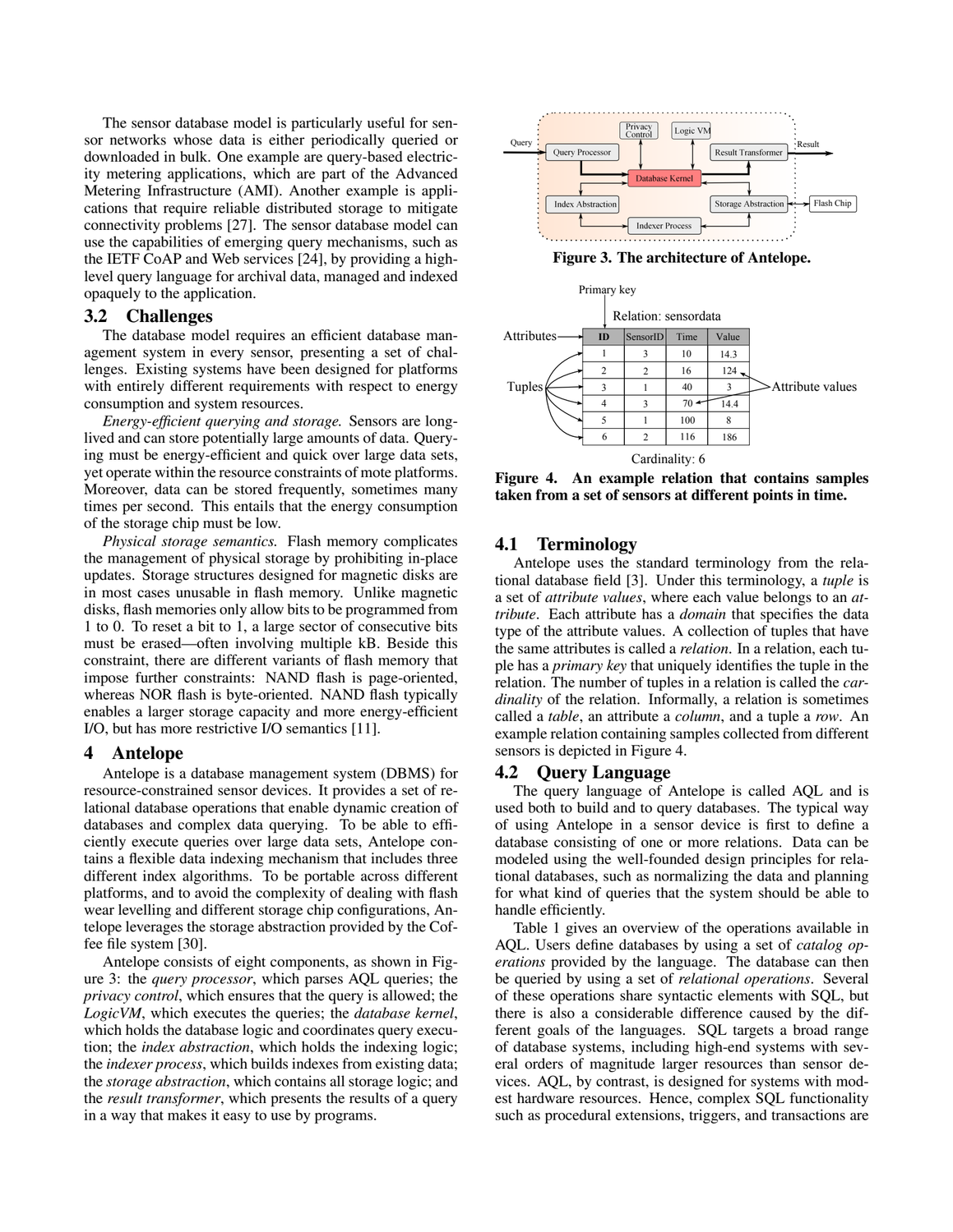| <b>Table 1. Antelope database operations</b> |  |  |
|----------------------------------------------|--|--|
|----------------------------------------------|--|--|

<span id="page-4-0"></span>

| Operation               | <b>Purpose</b>                                    |
|-------------------------|---------------------------------------------------|
| <b>INSERT</b>           | Insert a tuple into a relation.                   |
| <b>REMOVE</b>           | Remove tuples matching a condition.               |
| <b>SELECT</b>           | Select tuples and project attributes.             |
| JOIN                    | Join two relations on a condition.                |
| <b>CREATE RELATION</b>  | Create an empty relation.                         |
| <b>REMOVE RELATION</b>  | Remove a relation and all its associated indexes. |
| <b>CREATE ATTRIBUTE</b> | Add an attribute to a relation.                   |
| <b>CREATE INDEX</b>     | Create an attribute index.                        |
| <b>REMOVE INDEX</b>     | Remove an attribute index.                        |

```
1 CREATE RELATION sensor;
\frac{2}{3}3 CREATE ATTRIBUTE id DOMAIN INT IN sensor;
   4 CREATE ATTRIBUTE name DOMAIN STRING(20) IN
        sensor;
5 CREATE ATTRIBUTE position DOMAIN LONG IN sensor;
6
7 CREATE INDEX sensor.id TYPE INLINE;
   8 CREATE INDEX sensor.position TYPE MAXHEAP;
```
<span id="page-4-1"></span>Example 4.1: A database in Antelope is created by issuing a series of catalog operations. We first create the relation, then its attributes, and lastly its indexes.

precluded. Furthermore, AQL is not a strict subset of SQL, which can chiefly be noticed in the separation of the JOIN and SELECT operations, enabling a simpler implementation of Antelope.

### *4.2.1 Defining and Populating a Database*

A relation is defined by using a set of catalog operations. The definition consists of a set of attributes and their corresponding domains, a set of constraints on the tuples that will subsequently be inserted into the relation, and a set of indexes associated with attributes of the relation. For each CREATE operation, there is a corresponding REMOVE operation. To reduce the complexity in handling the physical representation of data, Antelope restricts the creation and removal of attributes to before the first tuple is inserted. Indexes, however, are stored separately on a per-attribute basis and can therefore be created and removed dynamically.

An example of how a relation can be specified is shown in Example [4.1.](#page-4-1) On line 1, the relation itself is created. This procedure involves the physical storage layer, into which Antelope puts the relational metadata structure that will be loaded into RAM every time the system accesses the relation for the first time after booting. On lines 3-5, we create three attributes in the relation. The domain can be specified as INT, LONG, or STRING. Attributes of the STRING domain must be specified with an argument that denotes the maximum length of the string, as can be seen on line 4 where the *name* attribute can have string values of at most 20 characters. Lastly, on line 7-8, we create two indexes to enable fast retrieval of tuples whose attribute values match a certain search criterion.

Once a relation has been defined, it is ready to be populated with data tuples. When inserting a tuple, Antelope first verifies that all its attribute values pertain to the domain of the corresponding attribute. The abstract representation in AQL is thereafter transformed into its physical representation, which is a compact byte-array record of the attribute values. If the attribute is indexed, the Antelope calls the abstract function for index insertion, which forwards the call to the actual index component chosen for the attribute. In the final step, the tuple is passed to the storage abstraction, which writes it to persistent storage.

### *4.2.2 Querying a Database*

Database operations such as SELECT, JOIN, and RE-MOVE are executed in two parts: I) a preparation part, in which the processing is set up, and II) an iteration part, in which the resulting set of tuples is processed both by Antelope and by the user. The minimum amount of processing involves reading the tuple from storage into a RAM buffer. Usually, however, one can either print the tuple on the serial port, send it over radio, or compute statistics over attribute values. By default, the query result is assigned to a virtual *result* relation, whose tuples are not stored, but instead delivered one-by-one in a RAM buffer. If subsequent queries on the result are needed, the user can assign the result into a new persistent relation.

The Select Operation. The SELECT operation allows the user to select a subset of the tuples in a relation. The selection is decided by a given predicate. In addition, the attribute set of the result relation can be projected. Attribute values can be aggregated over all tuples that match the selection predicate. The aggregation functions comprise COUNT, MAX, MEAN, MIN, and SUM, each of which is updated for each processed tuple after Antelope has confirmed that the tuple satisfies the SELECT predicate. In this case, the result relation will contain a single tuple for the aggregated values. An example of a SELECT query that combines relational selection and aggregation follows.

#### **SELECT MEAN**(humidity), **MAX**(humidity) **FROM** samples **WHERE** year = 2010 **AND** month >= 6 **AND** month <= 8;

In this query, we retrieve the mean and maximum temperature in the summer of 2010. Antelope evaluates the query, using any indexes available, and delivers the result to the user upon demand. By contrast, conventional sensornets have to transmit all values periodically to a sink—possibly over multiple hops—to reflect this functionality.

The Join Operation. When a query involves two relations, the relational JOIN operation is useful. Consider the query below, in which we wish to count the amount of contacts that we had in April 2011 with a device having the IPv6 address aaaa::1.

| contacts <- JOIN device, rendezvous ON device id PROJECT          |  |                     |                                |  |  |  |
|-------------------------------------------------------------------|--|---------------------|--------------------------------|--|--|--|
|                                                                   |  | address, year, mon; |                                |  |  |  |
| <b>SELECT COUNT</b> $(*)$ FROM contacts WHERE year = 2011 AND mon |  |                     |                                |  |  |  |
|                                                                   |  |                     | $= 4$ AND address = 'aaaa::1': |  |  |  |

A relational join is a heavy operation: it merges subsets of two relations given some condition. Although JOIN does not involve logical processing of each tuple, there is a need to consider the tuples of two relations. Hence, the time complexity can potentially be as high as  $O(|L||R|)$ , where *L* de-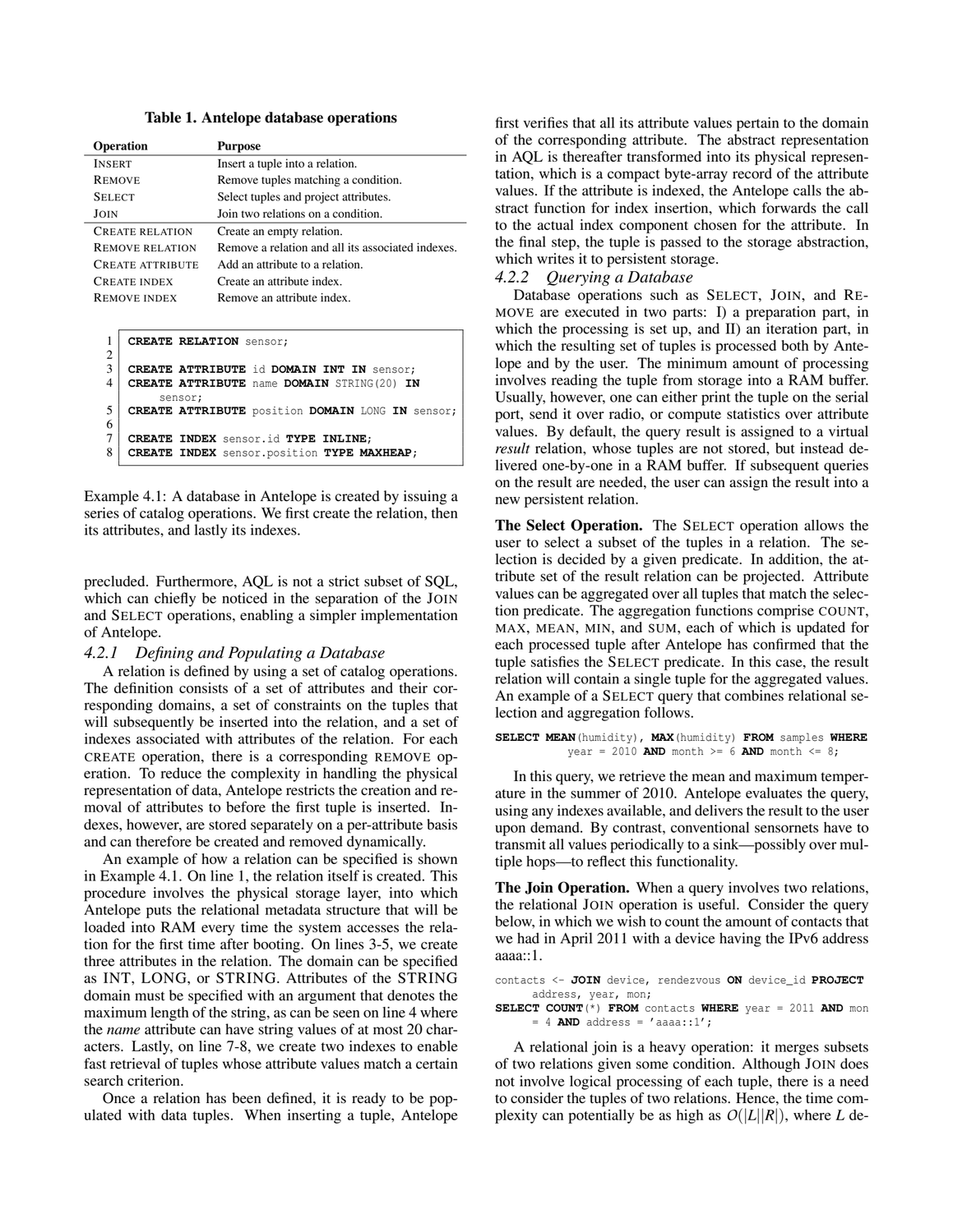

<span id="page-5-0"></span>Figure 5. The database execution model. The thicker lines between the *Idle* and *Process* states indicate the main iterative flow, whereas the thinner lines indicate transitions made only once during a query.

notes the left relation and *R* denotes the right relation. Indeed, this is the complexity of a simple join algorithm nested loop join—which for each tuple in the left relation has to scan all the tuples in the right relation.

Conventional join algorithms in the literature—such as sort-merge join and block-nested-loop join—require a relatively large memory space for intermediate storage of tuples. By contrast, the performance of the JOIN operation in Antelope is constrained by the limited space for buffering in sensor devices. Thus, we choose to allow joins only if the join attribute is indexed on the right relation. When executing the JOIN, Antelope iterates over each tuple in the left relation. It retrieves the value of the join attribute in the tuple, and searches the index of the corresponding attribute in the right relation for this value. The index module returns an iterator over all matching tuples, which are processed and included in the resulting joined relation.

The Remove Operation. Data tuples can be deleted through the REMOVE operation. This operation takes a condition of the same syntax as is used by SELECT, and removes all tuples matching the condition. Internally, Antelope translates this operation to a SELECT query, with an inverse condition, and assigns the result into a temporary relation. The old relation is then removed, and the temporary relation takes the name of the old relation. Hence, the cost of the REMOVE is comparable to that of a SELECT with assignment, given an equal number of tuples to process.

# 4.3 Database Kernel

The architecture of Antelope revolves around the Database Kernel. This component evaluates all relational database operations of AQL. The Database Kernel is typically invoked by the query execution module after the AQL parser has translated the operations from textual representation to a more computationally efficient abstract data representation. It enables execution of multiple queries simultaneously by providing a query handle object to the user who issued the query.

The Database Kernel is designed on the well-established Iterator model [\[14\]](#page-13-20) because it requires only one tuple at a time to be stored in memory, and because it has properties

that makes it suitable for cooperative scheduling. Each query that requires extensive processing can be paused between each processed tuple, allowing the application to relinquish control back to the scheduler. Figure [5](#page-5-0) shows a typical workflow during a database query, in which the application retrieves each processed tuple, and can optionally yield control to the operating system scheduler. This processing model is suitable for embedded systems, which often use cooperative scheduling or split-phase programming paradigms.

# 4.4 LogicVM

LogicVM is a virtual machine that evaluates propositional logic. Primarily, the purpose of LogicVM is to enhance the performance of relational SELECT operations. The logic is expressed compactly in bytecode format using Polish notation (also known as prefix notation). The Polish notation facilitates recursive execution over the stack for each instance of the virtual machine. This execution model is similar to the one used by the Forth programming language, which uses a reverse Polish notation. In contrast with Forth, however, LogicVM evaluates compiled logic statements, possibly containing arithmetic, and yields a Boolean result.

### *4.4.1 Bytecode Language*

LogicVM is able to evaluate a set of operators belonging to either of three classes: logical connectives  $(\wedge, \vee, \neg)$ , relational operators  $(\leq, <, \geq, >, =, \neq)$ , and arithmetic operators  $(+, -, \times, \div)$ . The logical connectives take operands that are either relational operators or logical connectives. The relational operators accept operands that are arithmetical expressions; values of integer, string, or float type; and variables. The variables reflect the attributes of the relations.

#### *4.4.2 Execution*

By using a stack-based execution model it becomes possible for each instance of the machine to allocate precisely the memory it needs on the stack, rather than using dynamic heap allocation or over-provisioned static allocation entailed by imperative models. Another motivation for this choice is that the stack-based execution model is simple to implement using relatively few processor instructions: the compiled code size for LogicVM is less than 3 kB for 16-bit MSP430 processors.

The execution stack is created by the AQL parser using an API exported by the LogicVM. Before building the execution stack, the AQL parser registers the variables that are referenced by the logical expression. After the parser has finished building the execution stack, the Database Kernel executes the SELECT operation, and, for each retrieved tuple, replaces all variable values and executes the LogicVM again. The Boolean result of the execution of a virtual machine instance decides whether the Database Kernel includes the tuple in the result relation.

#### *4.4.3 Attribute Range Inference*

To increase the query processing performance, we introduce a logic analysis algorithm in LogicVM. This algorithm is able to infer the acceptable ranges for all attributes in a logical expression. The Database Kernel uses this information to delimit the set of tuples to search through in order to satisfy a query. The information produced by this algorithm—a set of ranges—is supplied to any index algorithm employed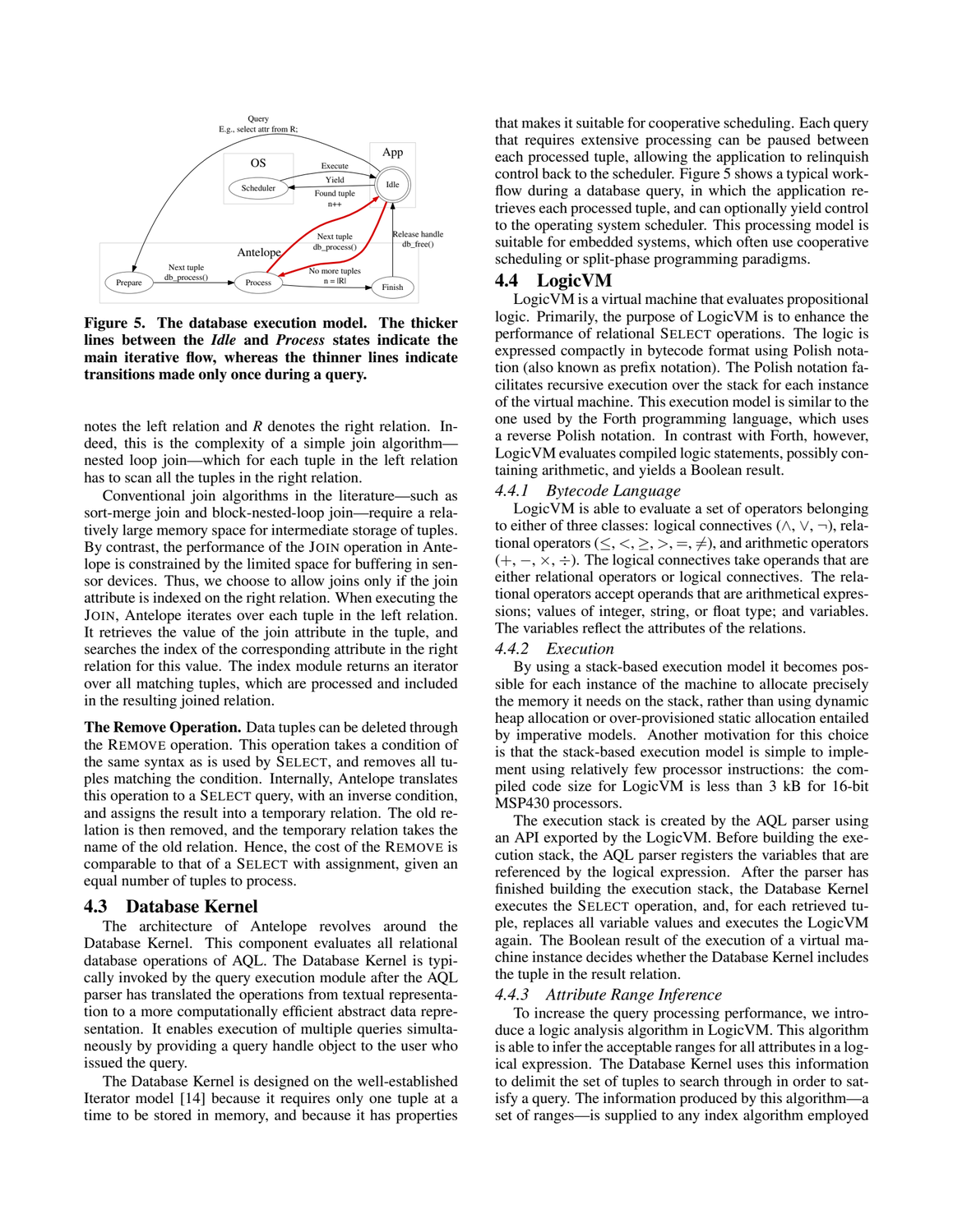for the attributes of the expression, allowing complex queries to be executed efficiently. Unlike equality search and explicit range search, for which such analysis is trivial, a SELECT query in AQL might contain a more complicated logical expression; e.g.,  $(a > 1000 \land a < 2000) \land (b + a = 1500)$ .

Such expressions implicitly state a range of possible values for each of the attributes inside them. For each attribute in the expression, LogicVM is able to significantly narrow down the range within in which all values that satisfy the expression can be found. This problem is closely related to the Boolean satisfiability problem (SAT), which is NP-complete. By limiting expressions to a few AQL clauses, however, the algorithm operates in a time that constitutes a minority of the total tuple processing time, as evidenced by our measurements in Section [6.2.1.](#page-9-0)

LogicVM conducts the range inference directly on VM bytecode. It can thus use the same recursive algorithm as is used when executing a logical expression. The inference algorithm returns a set of acceptable ranges for the attributes of each subclause. The inference starts from the deepest level of the expression, and merges the resulting ranges until the reaching the top level of the expression. The method to use for range merging depends on whether the logical connective in the clause is ∧ or ∨. For the former, the sets are merged by creating an intersection of them, whereas for the latter, they are merged by creating a union.

For example, if we wish to find the acceptable ranges for α and β in the condition  $\alpha > 10 \land \alpha \leq 20 \land \beta > 100$ , we trivially conclude that  $\beta \in \{101, ..., \beta_{max}\}$ . We then process the subclause  $\alpha \le 20$ , with the result  $\alpha \in {\alpha_{\min}, \ldots, 20}$ . In the final subclause,  $\alpha > 10$ , we obtain  $\alpha \in \{11, ..., \alpha_{\text{max}}\}$ . Hence,  $\alpha \in {\{\alpha_{\min}, ..., 20\}} \cap {11, ..., \alpha_{\max}} = {11, ..., 20}$ . The maximum and minimum values of these sets for  $\alpha$  and  $\beta$  can then be used by the Database Kernel to determine which values to search for in any existent index on the attributes.

# 4.5 Energy-Efficient Data Indexing

An index is an auxiliary data structure whose primary purpose is to optimize the execution of database queries by delimiting the set of tuples that must be processed. The database administrator chooses which attributes should be indexed based on the expected usage of the database. An index stores a key-value pair, in which the key specifies an attribute value, and the value denotes a tuple ID of the tuple that contains that attribute value.

Attaining efficient indexing in sensor devices is challenging, because such an index must have a small memory footprint, and an I/O access pattern that aims at reducing energy consumption and wear on the flash sectors. Indexes designed for large databases, which typically assume the block-based I/O pattern of magnetic disks, are precluded because flash memories restrict modifications of written data. Instead, indexes such as FlashDB [\[23\]](#page-13-15), Lazy-Adaptive Tree [\[1\]](#page-13-21), and MicroHash [\[32\]](#page-13-22) have been developed for flash memories. The myriad of possible index algorithms—with each having different trade-offs as to space complexity, energy consumption, and storage efficiency—motivate us to provide a query language and an API that decouple the application from the index implementation.

Table 2. Indexing Methods in Antelope

<span id="page-6-0"></span>

| <b>Structure</b> | Location   | <b>Space</b> | <b>Search</b> |
|------------------|------------|--------------|---------------|
| Dynamic          | External   | O(N)         | O(log N)      |
| Dynamic          | Inline     | O(1)         | O(log N)      |
| <b>Static</b>    | <b>RAM</b> | O(N)         | O(1)          |
|                  |            |              |               |

For this purpose, we need to ensure not only that indexes can be constructed and destructed dynamically at runtime, but also that all indexes can be accessed using the same query interface. This is a beneficial distinction from specialized index implementations for sensor devices, which require the application to be tightly coupled with a certain index algorithm. In the following, we explain how we facilitate inclusion of specialized indexes in a way that makes their implementation details hidden beneath the generic DB interface.

### *4.5.1 Design Aspects*

To decouple index implementations from the Database Kernel, all indexes implement a generic programming interface. This interface is adapted to the Iterator model, which is used extensively in the Database Kernel. The interface comprises the following operations: *Create*, *Load*, *Destroy*, *Insert*, *Delete*, *GetIterator*, and *GetNext*.

Table [2](#page-6-0) lists the three different index algorithms available thus far in Antelope. Each of these indexes implement the indexing API in significantly different ways. The MaxHeap index is optimized to reduce flash wear and energy consumption. The Inline index is optimized for sensor data series and other ordered data sets, and is thus suitable for typical sensornet workloads. The Hash index stores small amounts of key-value pairs in RAM memory, and is ideal for small relations that are involved in frequent queries.

# *4.5.2 The MaxHeap Index*

The MaxHeap index is a novel general-purpose index for NOR flash and SD cards, supporting both equality queries and range queries. State-of-the-art flash indexes (e.g., FlashDB [\[23\]](#page-13-15) and Lazy-Adaptive Tree [\[1\]](#page-13-21)) are typically designed for NAND flash. Both build on balanced tree structures, which thus require that inserted elements are occasionally moved around in the flash. Because of NAND write restrictions, they use *log structures* [\[26\]](#page-13-23), which can impose a large memory footprint when used for flash memory. The number of indexed keys is thus highly limited on platforms such as the TelosB, with its 10 kb RAM. When indexing 30,000 keys with FlashDB, the memory in use already surpasses this amount of RAM [\[23\]](#page-13-15). The MaxHeap index, by contrast, is designed primarily for memory types having more relaxed write restrictions compared to NAND flash, which entails a smaller memory footprint.

The MaxHeap index uses a binary maximum heap structure, enabling a natural mapping to dynamically expanding files in the underlying file system. For each indexed attribute, the index implementation stores two files: a heap descriptor and a bucket set container. The heap descriptor contains nodes describing the range of values contained in each bucket. The bucket set container holds the buckets, which store the actual key-value pairs of the index.

When a key-value pair is inserted in the index, it is put into the bucket that has the most narrow value range includ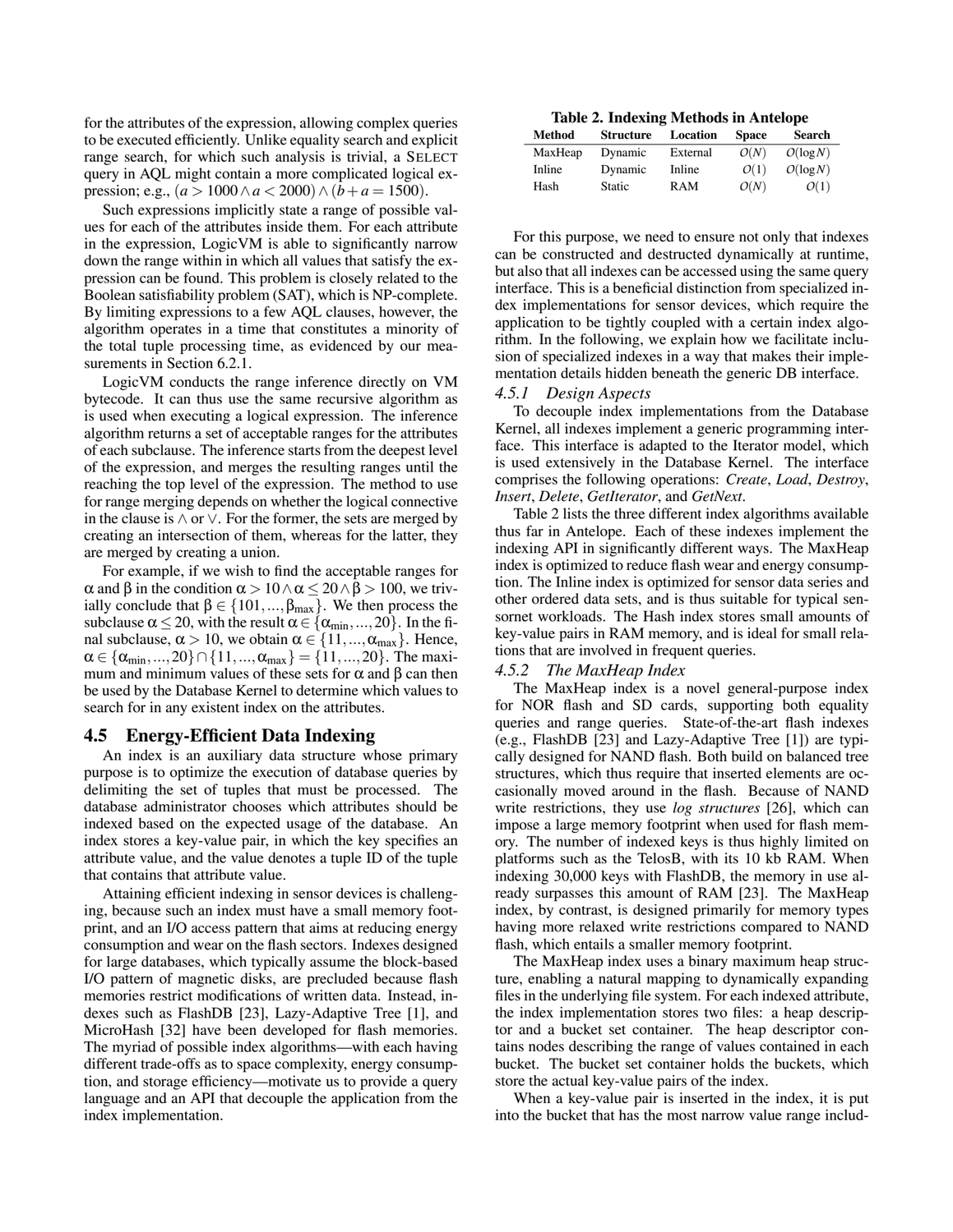ing the key. Since the heap is a rigid structure, expanding downwards only, inserted keys should be evenly dispersed over the heap nodes to maximize space utilization. Keys can, however, be distributed unevenly over the attribute domain or be inserted in a problematic order such as an increasing sequence. We handle this problem by selecting a bucket based on the *hashed* key value, but store the *unhashed* key. The key-value pair is stored in the next free position in the selected bucket.

If a bucket becomes full, two new heap nodes are allocated beneath it, splitting the range of the original bucket in two halves. The keys stored in the parent bucket are retained, but future insertions are made in buckets below it. A negative side-effect of this design, however, is that queries usually require processing of multiple buckets; when searching the index for a key, we start from the bottom bucket with the most narrow range encompassing the key.

The MaxHeap index requires  $O(n+4k)$  bytes of memory, where *n* is the number of nodes in the heap and *k* is the number of keys in each node. The number of nodes is 2<sup>*m*</sup> − 1, *m* ≥ 1, where *m* is a parameter configured at compiletime. For instance, to accommodate 30,000 keys, we can set  $m = 8$  and  $k = 128$ , which results in a 854 byte memory footprint of the index.

### *4.5.3 The Inline Index*

In sensornet workloads, the order of inserted tuples can sometimes be constrained to be monotonically increasing. For instance, a long sequence of sensor samples is typically indexed by a timestamp attribute. Another case is when the database manager has control over the insertion order; e.g, when inserting descriptions of different chips on the node, or information about different neighbor nodes in a network that are known before deployment.

We leverage the ordering constraint to create a lightweight index named the Inline index. By being essentially a wrapper for search algorithms, the Inline index operates using no additional external storage, and has a constant memory footprint regardless of the amount of data items indexed. The Inline index is currently implemented as a variant of binary search, which finds the beginning and the end of a range among the full set of tuples in a stored relation. Therefore, the Inline index circumvents the Database Kernel by accessing the storage abstraction layer directly, from which it retrieves specific tuples indexed by row number in the physical storage. Since there is no external or internal index structure, the Inline index has  $O(1)$  space overhead.

Similar to the Inline index, the MicroHash index [\[32\]](#page-13-22) is based on the idea of arranging the index according to the time order of sensor samples. The difference, however, is that MicroHash is specialized toward a certain type of flash and storage structure for sensor data, whereas the Inline index avoids a considerable implementation complexity by using the storage abstraction shared with the other Antelope components, and is designed to index arbitrary attributes whose inserted values satisfy the ordering constraint.

### *4.5.4 The Hash Index*

As an alternative to the two aforementioned index types, which require access to the underlying flash memory, the



<span id="page-7-0"></span>Figure 6. The storage layout in Antelope leverages the classical file abstraction, as provided by flash file systems such as Coffee. By separating the parts of a database to a high degree, each file can be configured optimally in Coffee according to its expected I/O access pattern.

Hash index provides fast searches for attribute values by using hash tables residing in RAM. This index type is ideal for applications that generate frequent queries on relations having a low cardinality—the exact limit is configurable at compile-time, but defaults to 100 tuples or less. If the host system resets, Antelope will automatically repopulate hash indexes once the relations that they belong to are first accessed again.

#### 5 Implementation

We have implemented Antelope in the C programming language, using a small amount of OS-level services provided by the Contiki operating system. Porting Antelope to other operating systems for resource-constrained devices is mainly a matter of adjusting the storage layer to the new operating system's file system. This part of the code base constitutes less than 10% in metrics such as compiled code size and source-lines of code (SLOC). The implementation runs on different Tmote Sky derivatives, which are equipped with 1 MB ST M25P80 NOR flash memory; and MSB-430 devices, which are equipped with multi-gigabyte SD cards.

Storage Layout. Because of the variety of hardware platforms deployed in sensor networks, we have designed Antelope to be portable over a host of file systems. We therefore introduce a storage layer between the database system and the underlying file system. This layer adapts the storage operations of Antelope to those of the file system. Beside generic functionality for managing database metadata and contents, the storage API directly maps to the Iterator model used at the higher layer in the Database Kernel.

Our storage abstraction is implemented using the Coffee file system [\[30\]](#page-13-13). Other file systems for resource-constrained devices having most—if not all—of the functionality required for Antelope are ELF [\[5\]](#page-13-12) and TFFS [\[12\]](#page-13-24), but we have chosen Coffee because of its constant and small memory footprint in relation to the file size. A basic storage layout, involving a single relation and a MaxHeap index, is illustrated in Figure [6.](#page-7-0) In Antelope, we leverage the file system's ability to manage many files. By separating data in this way, we also add opportunities to optimize the access to individ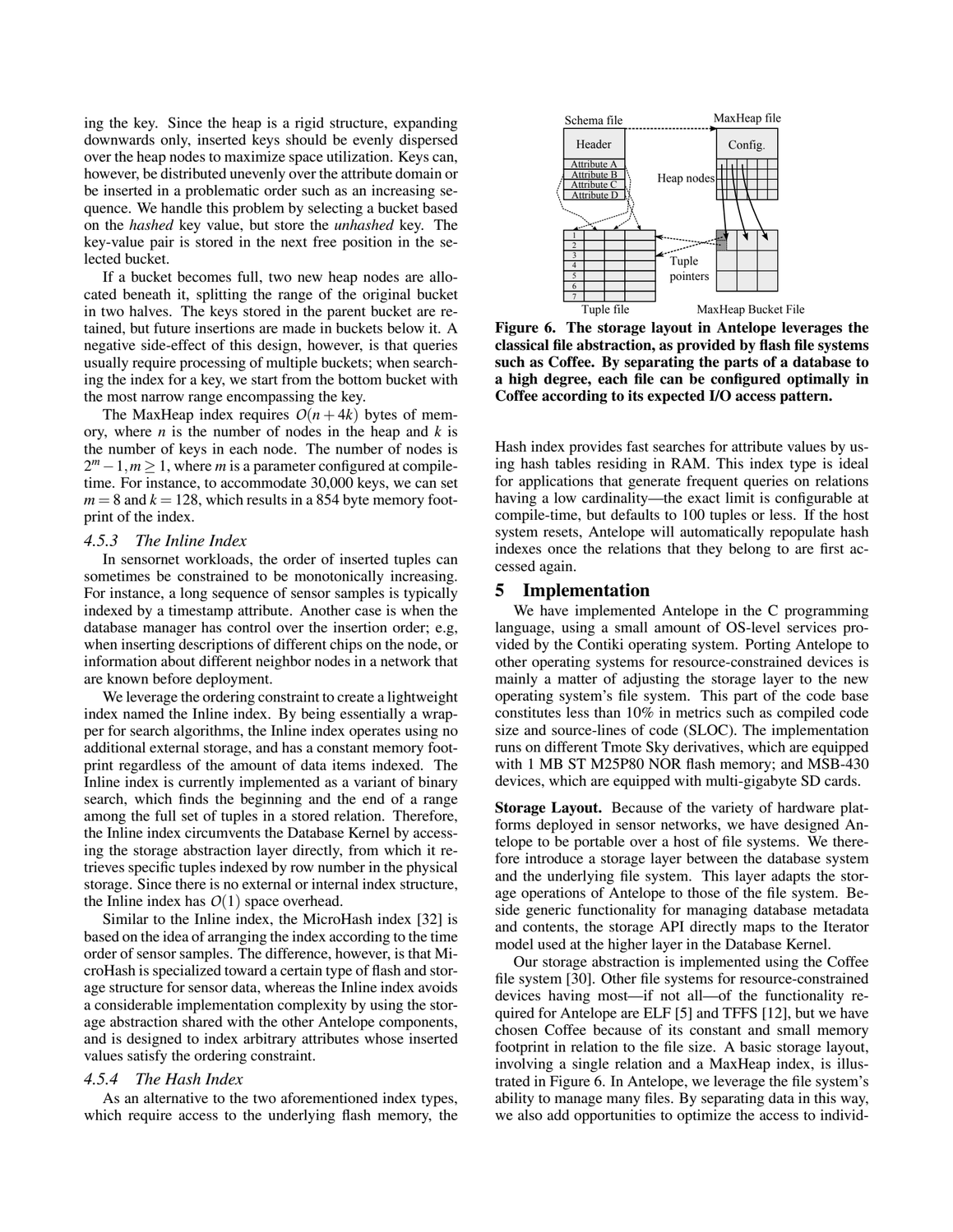ual files because they can be configured according to their expected I/O workload profile in Coffee.

File System Adjustments. Coffee provides a micro log structure method for handling modifications to files, but this functionality is superfluous for an index algorithm designed specifically for flash memory. The index algorithm might use a log structure internally, or it might use the flash memory in a way that eradicates the need for log structures; e.g., if it never modifies bits that have been toggled from 1 to 0. To enhance the performance of the index algorithms we need to be able to inform Coffee about the I/O access pattern on a specific file descriptor. Thus, we add a function that can change the mode of a file descriptor from generic I/O (i.e., having Coffee taking care of modifications) to flash-aware I/O operations. The MaxHeap index uses this mode to avoid incurring the overhead of Coffee's micro logs when writing within heap buckets on NOR flash.

Consistency and Error Recovery. The storage layer is responsible for checking the integrity of data and reporting any errors to the Database Kernel. Since the storage layer is implemented for a particular file system, its support for transactions, integrity checking, and error recovery determines how complex this functionality has to be in the storage layer itself. File systems such as TFFS [\[12\]](#page-13-24) support transactions, whereas ELF [\[5\]](#page-13-12) and Coffee [\[30\]](#page-13-13) do not. Because we use Coffee in our implementation, we briefly analyze the implications on the storage layer in the following.

If a software error causes a database operation to become invalid, or if the host system resets during a database transaction, the involved files may include incomplete or invalid data. Upon restarting the database system, the storage layer will detect such tuples and mark them as invalid. In the case of inserting values for indexed attributes, multiple files need to be modified. If the index insertion fails, the Database Kernel will stop the INSERT operation and report an error. If it succeeds, but the insertion of the physical tuple representation into the tuple file fails, the index will refer to an invalid tuple. While taking up some extra space, such index entries will be verified for consistency against the tuple file once processed during a query, and if the results do not match, the tuple will be excluded from the result.

# 6 Node-Level Evaluation

The evaluation of Antelope consists of two parts: in this section, we measure evaluate the system on the node level, measuring implementation complexity, performance, and local energy consumption. In Section [7,](#page-10-0) we measure the performance in a low-power wireless network environment, using both simulation and a real network to conduct our evaluation. This evaluation covers network aspects, such as the latency and energy efficiency of database querying over multiple hops with duty-cycled radios.

We use a combination of testbed experiments and simulation to evaluate Antelope. We use the Tmote Sky mote as our hardware platform, and the Contiki simulation environment as our simulation platform. This environment uses MSPsim to conduct cycle-accurate emulation of Tmote Sky motes, bit-level accurate emulation of the CC2420 radio transceiver,

<span id="page-8-0"></span>Table 3. Implementation complexity

| <b>Component</b>    | <b>ROM</b> (bytes) | <b>SLOC</b> |
|---------------------|--------------------|-------------|
| Database Kernel     | 3570               | 908         |
| Parsing             | 3310               | 641         |
| LogicVM             | 2798               | 776         |
| MaxHeap index       | 2044               | 556         |
| Storage abstraction | 1542               | 358         |
| Index abstraction   | 1118               | 304         |
| Query execution     | 1006               | 367         |
| Lexical analysis    | 790                | 183         |
| Inline index        | 620                | 145         |
| Hash index          | 512                | 119         |
| Sum                 | 17302              | 4357        |



<span id="page-8-1"></span>Figure 7. Memory footprints of Antelope's subsystems.

and timing-accurate emulation of the ST M25P80 external flash chip.

# 6.1 Implementation Complexity

To measure the implementation complexity, we use MSPGCC version 3.2.3 to compile Antelope into a set of ELF files. For each subsystem of Antelope, we measure the sizes of the code segment, the data segment, and BSS segment to obtain a profile of the system complexity. Table [3](#page-8-0) shows the ROM footprints and SLOC counts of the subsystems. With all functionality included, the total ROM size is 17 kB, which is well below the limit of several of the most constrained sensor devices, such as the Tmote Sky.

Figure [7](#page-8-1) depicts the run-time memory requirements. The static allocations are 3.4 kB constantly throughout the execution, whereas the stack usage varies from 0 to 328 bytes for the total system. Antelope offers a large set of configuration options through which one can tune the memory footprints; e.g., by reducing the number of relations that can be cached in RAM or by decreasing the table size of the Hash index.

Although a substantial part of the complexity pertains to language parsing and bytecode compilation, we argue that this functionality is well worth its place in Antelope. Supporting an expressive query language, as opposed to just providing a programming API, makes it easy to query the database externally, such as through a multi-hop unicast sent by the user from a network head-end. If, however, one wishes to use the database only locally through a constant set of commands and queries, it is possible to exclude the query language modules, and program against the API of the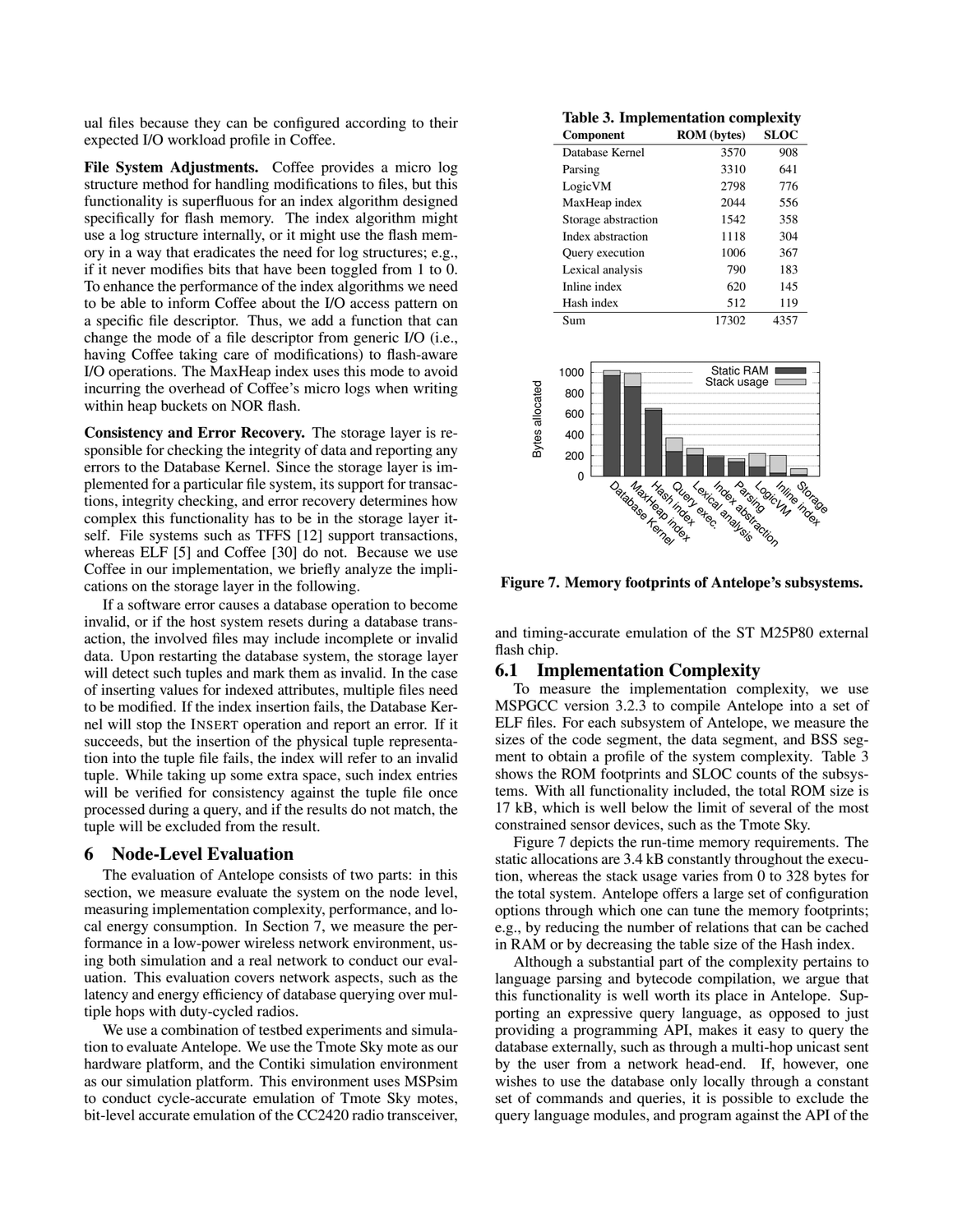

<span id="page-9-1"></span>Figure 8. The performance of SELECT in a relation with 50,000 tuples. When selecting the full set, as in a simple data logging application, there is a 3.6% overhead of using the Inline index. When we make more refined queries, the indexing increases the performance by between 2 and 3 orders of magnitude. Plotted on log scales.

Database Kernel directly to reduce the firmware size. But with the trend toward more powerful sensor devices, the need for such optimization through configuration is diminishing.

# 6.2 Relational Selection

Optimizing relational selection has been one of the major efforts in the development of Antelope. Since the SELECT operation embodies functionality not only for relational selection but also for projection and aggregation, it is usually the most common query type. In these experiments, we examine how the performance of SELECT is affected when varying the cardinality of the selected set of tuples, and when switching index algorithms. To simplify selections of arbitrary numbers of tuples, and to enable comparisons with the Inline index, we have inserted the tuples in a monotonically increasing order with respect to the attribute being used in the selection condition.

### <span id="page-9-0"></span>*6.2.1 Range Search*

A class of SELECT queries that we believe will be commonly used in sensor databases is the range search. To find, for instance, all tuples inserted between two dates, the user supplies SELECT with a condition specifying the range of acceptable values of a *date* attribute. LogicVM analyzes this condition and provides the value range to an index, which the Database Kernel consults to delimit the set of tuples that must be scanned to produce the resulting relation.

Figure [8](#page-9-1) shows the completion time of range queries of varying sizes on a relation consisting of 50,000 tuples. Each tuple is composed of an attribute of the LONG domain (4 bytes.) We measure the completion time required to generate the result. If we first look at the time consumed when using no index on the attribute, we find—as expected—that the time is constant. In this case, all tuples must be evaluated sequentially against the selection condition, regardless of how few of them will match the condition.

When using the MaxHeap index on the attribute, we see that the performance matches that of using no index when selecting a large set. The reason for this is that the index ab-

<span id="page-9-2"></span>Table 4. Execution profile of SELECT. (% of time)

|                            |                  | <b>Activity</b> | No index |          | <b>MaxHeap</b> |     | <b>Inline</b> |  |
|----------------------------|------------------|-----------------|----------|----------|----------------|-----|---------------|--|
| <b>DBMS</b>                |                  | DB Kernel       |          | 42.2     | 12.0           |     | 38.3          |  |
|                            |                  | LogicVM         |          | 38.4     |                | 0.5 | 35.9          |  |
| <b>OS</b>                  |                  | Flash I/O       |          | 15.2     | 86.3           |     | 20.1          |  |
|                            |                  | File system     |          | 4.2      |                | 1.2 | 5.7           |  |
|                            | 100              |                 |          |          |                |     |               |  |
|                            |                  |                 |          |          |                |     |               |  |
|                            | 80               |                 |          |          |                |     |               |  |
|                            |                  |                 |          |          |                |     |               |  |
|                            | 60               |                 |          |          |                |     |               |  |
| Cumulative probability (%) | 40               |                 |          |          |                |     |               |  |
|                            | 20               |                 |          |          | Inline index   |     |               |  |
|                            | 0                |                 |          |          | MaxHeap index  |     |               |  |
|                            |                  | 50<br>60        | 70       | 80<br>90 | 100            | 110 | 120           |  |
|                            | Lookup time (ms) |                 |          |          |                |     |               |  |

<span id="page-9-3"></span>Figure 9. The CDF of the completion time for equality searches on random attribute values. The Inline index exhibits lower mean time and lower standard deviation, but it has the qualitative restriction that data must be ordered. By contrast, the MaxHeap index makes no such restriction and is thus the choice for general purposes.

straction reverts to no indexing if it finds that the result set is large in relation to an index cost threshold. Once the result set size decreases to 1%, which equates to 500 tuples of the original relation, the index operates at full speed, leading to a sharp decrease in the completion time. When selecting 0.01% of the tuples, the Inline index completes the search in 0.3% of the time required for an unindexed search. As can be seen in Table [4,](#page-9-2) the overhead when using this index comes mostly from an external factor—the device driver for flash memory uses 86.3% of the total completion time.

Although the Inline index has the same search complexity as the MaxHeap index (i.e., *O*(log*N*), it has a significantly lower I/O cost since it is essentially a binary search over the physical storage of the relation. Thus, the overhead is just 3.6% when selecting the full relation, and it quickly decreases to sub-second completion times, thereby yielding the highest performance of the three alternatives.

# *6.2.2 Equality Search*

Beside range queries, it is often desirable to be able to lookup a single attribute value quickly; i.e., to make an *equality search*. This type of lookup is used extensively in relational joins and in operations that determine the existence of a certain tuple. Figure [9](#page-9-3) depicts the cumulative distribution function of lookup times when using either the Max-Heap index or the Inline index.

When indexing the lookup attribute with the Inline index, the arithmetic mean of the lookup time is 64.8 ms, and the standard deviation is 1.6. The low standard deviation is a result of the constant time per iteration step of the binary search algorithm. The MaxHeap index exhibits a comparable mean lookup time of 65.8 ms, but it has a considerably higher stan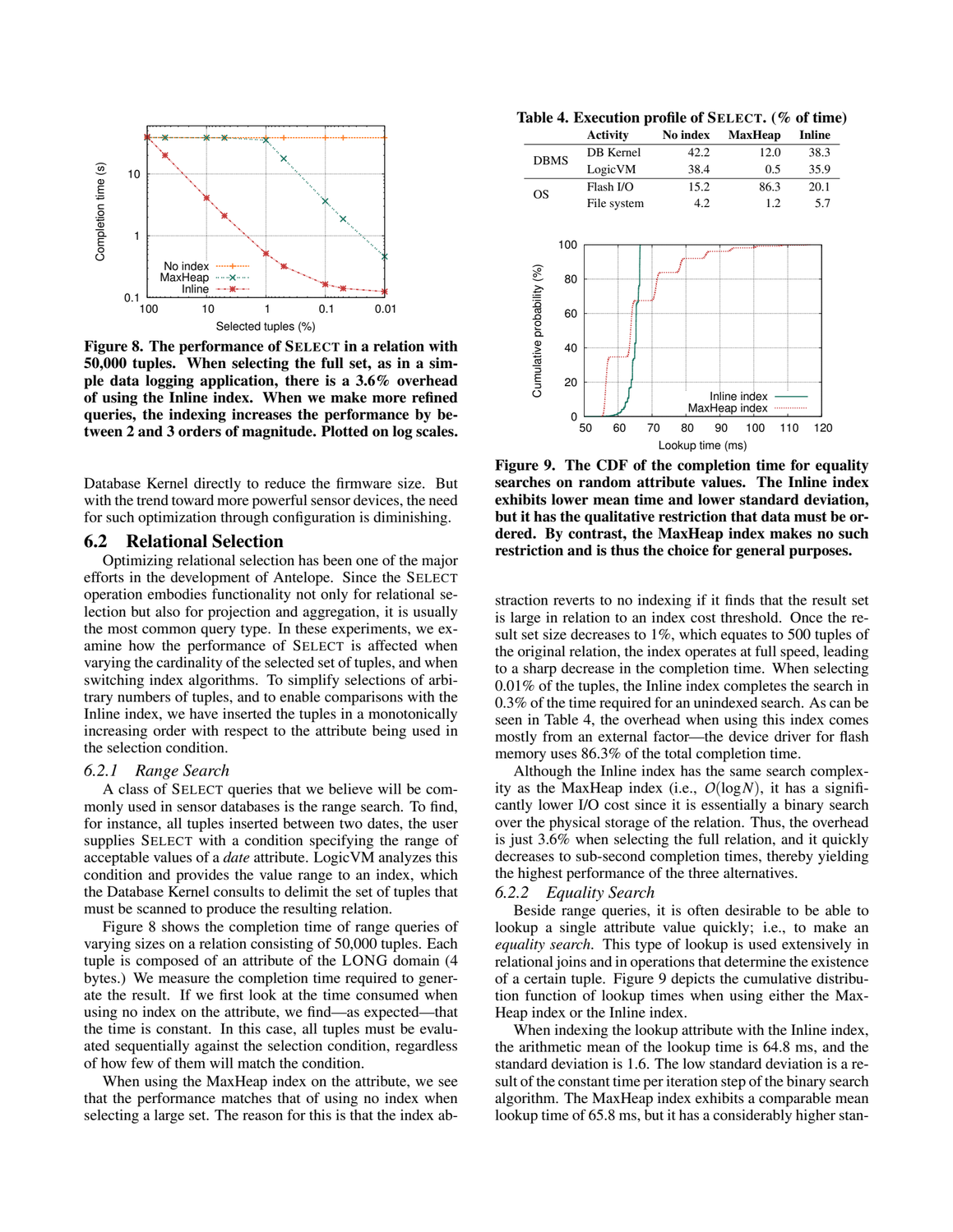dard deviation of 10.5, as indicated by its stair-shaped CDF in Figure [9.](#page-9-3) The dispersion stems primarily from the uncertainty as to which level in the heap that the sought value is located. The height of each step decreases by approximately 50% because the search iterates from the bottom level of the heap and upwards. Except for the lowest level, which on average will have the buckets half-full, a random key is twice as likely to be found in a bucket on depth  $N+1$  than in one on depth *N*.

# 6.3 Relational Join

To understand how JOIN performs given different parameters, we conduct a set of experiments in which we vary the cardinality of the left relation and the right relation. As in the SELECT experiment, we also examine how a change of index for the join attribute affects the performance profile. The result of each run is the mean time required per tuple to join two relations. The number of tuples in the left relation and the right relation are in the set  $\{2^k : 0 \le k \le 14\}.$ 

Figure [10\(a\)](#page-11-0) shows the performance of JOIN when using a MaxHeap index. The time complexity is  $O(|L|\log|R|)$ , since we still need to process all the tuples in the left relation, but use index lookups for matching values in the join attribute of the right relation. When the right relation has many tuples, the searching becomes slower irrespective of the cardinality of the left relation.

In Figure [10\(b\),](#page-11-1) we see that the Inline index has a more stable profile. The number of tuples in the left relation is the primary factor in the processing time per tuple, whereas the number of tuples in the right relation has an insignificant effect. Although the MaxHeap and the Inline indexes have the same theoretical search complexity,  $O(log N)$ , the former has a significantly larger I/O cost because usually it needs to read multiple full buckets. By contrast, the binary search algorithm employed by the Inline index is less affected when the cardinality increases because it only reads single attribute values at each additional iteration step.

### 6.4 Energy Efficiency

To understand the energy cost of queries, and how the cost is affected when varying the cardinality of the result set, we use Contiki's Powertrace tool [\[7\]](#page-13-25). Powertrace enables us to measure the average power spent by the system in different power states, including flash reading and writing. We base the experiment on the same relation as in Section [6.2.1.](#page-9-0)

Figure [11](#page-10-1) shows the energy cost of the same selection operations as in Figure [8.](#page-9-1) As indicated by Table [4,](#page-9-2) the Max-Heap index is I/O intensive and consequently has a higher energy cost than the Inline index. The rightmost value of the X-axis shows the maximum cost per tuple, where we have only one tuple to use when amortizing the energy cost for compiling the query into bytecode, reading in the data from the tuple file, and translating the result.

### 6.5 Execution Time Efficiency

In this experiment, we devise and execute a micro benchmark on the different database operations. Unlike our experiments on SELECT and JOIN, which provided insight into their performance as a function of cardinality, the objective here is to show the performance and maximum overhead of each database operation. Measuring the maximum overhead



<span id="page-10-1"></span>Figure 11. The energy cost of relational selection. Plotted on log scales.



<span id="page-10-2"></span>Figure 12. Micro-benchmark of the main classes of operations in Antelope.

requires that the involved relations contain only a single element. This restriction precludes any cost amortization on multiple tuples. We carry out the measurements by running Antelope on a Texas Instruments MSP430F1611 processor using a clock frequency of 3.9 MHz.

Figure [12](#page-10-2) shows the execution times measured in a scale of milliseconds. For most operations, the execution time is predictable. The MaxHeap insertion time depends on the preconfigured heap depth. Observe that the operations are affected by the time complexity of the underlying file system operations. When using the Coffee file system—which organizes file data in extents—reading from and writing to a file is done in  $O(1)$  time.

#### <span id="page-10-0"></span>7 Network-Level Evaluation

We now turn to investigating the sensor database model from a networking perspective, evaluating the performance of local querying in the Contiki simulation environment, and evaluating the performance of remote querying in a real lowpower wireless network.

### <span id="page-10-3"></span>7.1 Local Querying

To evaluate the potential energy savings from using the database for local querying, we set up a simulation experiment of an application that monitors the average temperature for each sensor. The network consists of 40 nodes that form a multi-hop collection network. We use simulation to allow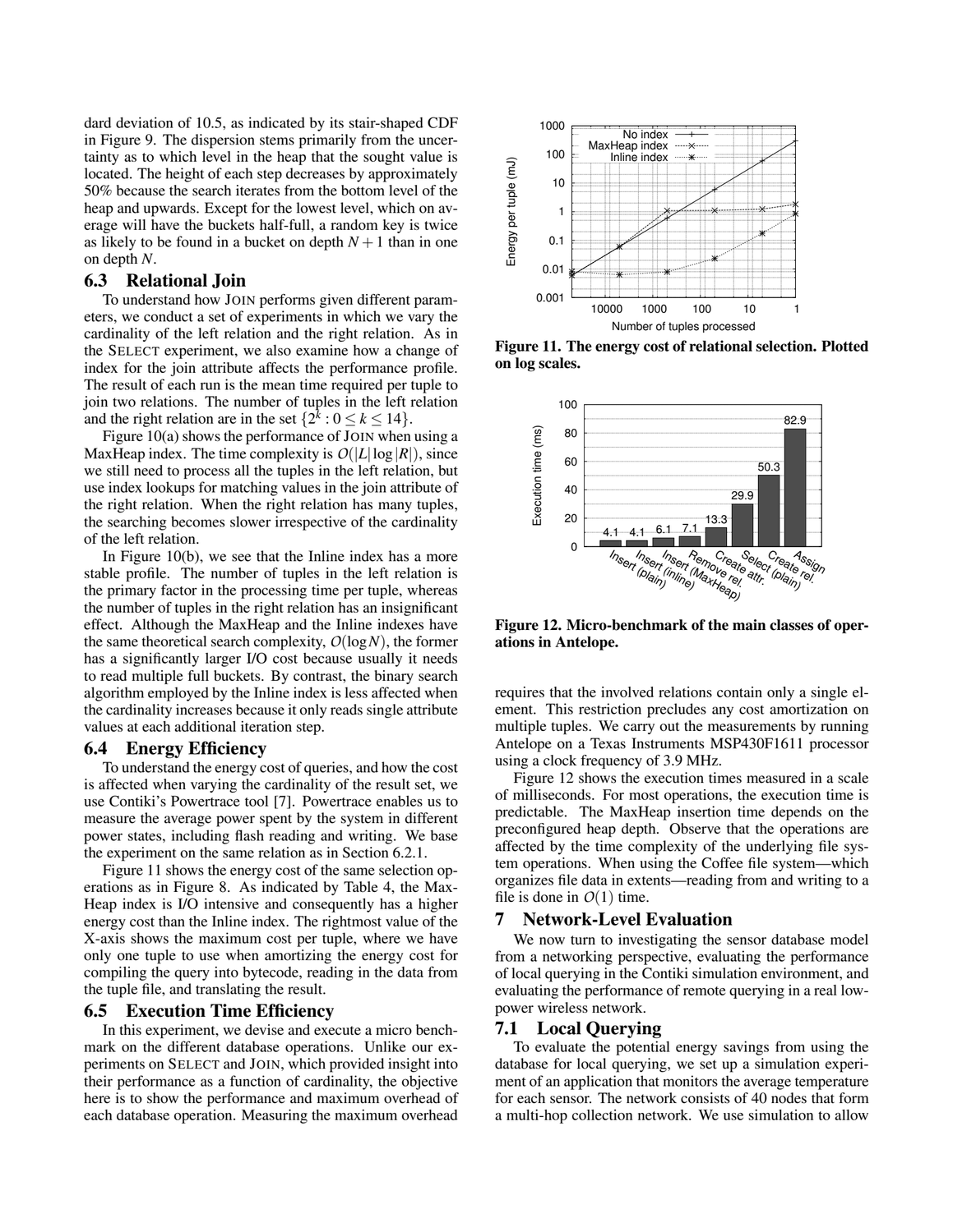<span id="page-11-0"></span>

Figure 10. The execution time profile of relational JOIN. The cardinalities of the left and the right relations affect the performance differently depending on the index employed for the JOIN attribute. The axes are plotted on  $\log_2$  scales.



<span id="page-11-2"></span>Figure 13. The average power consumption as a function of the sensor sample rate.

parameters to be easily varied, and the environment to be controlled. We run three different setups: one in which each sensor transmits their temperature measurement directly to the sink, which computes the average temperature of each sensor, and two in which each sensor stores their temperature readings with Antelope, which is periodically queried for the average temperature. In the latter cases, we vary the averaging period between 1 minute and 5 minutes. We vary the sample rate between 1 sample per minute up to 8 samples per minute. To this end, we make queries of the following form—in which *START* and *END* are substituted with appropriate values to select a certain averaging period.

**SELECT MAX**(temp) **FROM** data **WHERE** seq > START **AND** seq < END;

All nodes run the Contiki Collect data collection protocol and the ContikiMAC radio duty cycling mechanism [\[8\]](#page-13-9), and measure the power consumption of all nodes by using Powertrace. Our hypothesis is that communication will dominate energy consumption and that Antelope will not contribute to a significant energy overhead.

<span id="page-11-1"></span>The result is shown in Figure [13.](#page-11-2) We see that for the data collection application, the power consumption increases with increasing data rate, but drops with the data rates larger than 4 packets per minute. This is because the network becomes congested and drops packets. For the Antelope cases, which sends the same amount of traffic regardless of the sample rate, the energy consumption is nearly constant. As expected, the energy consumption is slightly higher for the case where Antelope is used, but where the sample rate is equal to the averaging period. These results show that the database model can save significant amounts of energy in a low-power sensor network.

# 7.2 Remote Querying

To examine the performance and energy consumption of sensor databases in low-power wireless, we build a small networking application, *NetDB*, using Antelope. The setting of this experiment is a real network of 20 Tmote Sky nodes running Contiki. Each node is equipped with a ST M25P80 flash, which has a capacity of 1 MB. As in the previous experiment, the nodes use ContikiMAC, configured with a radio wake-up rate of 4 Hz.

NetDB consists of a client and a set of servers. The client runs on a sink node, and has a command-line interface through which an operator can submit queries to any server. The server forwards incoming queries from the radio to Antelope, and packs the query result in packets that are streamed back to the client. NetDB uses the Mesh module in the Rime communication stack, which provides best-effort, multi-hop communication. The NetDB server has a firmware size of 47.1 kB, whereas the NetDB client uses 26.6 kB. The large difference is attributed to the total size of Antelope and the Coffee file system, which are not used in the client.

For the experiment, we use a sensor sample relation consisting of two attributes: a timestamp (domain LONG) and a sensor value (domain INT). Because the timestamp is monotonically increasing, we create an Inline index over this attribute. After populating the databases in each NetDB server node with 10000 tuples, we start sending queries from the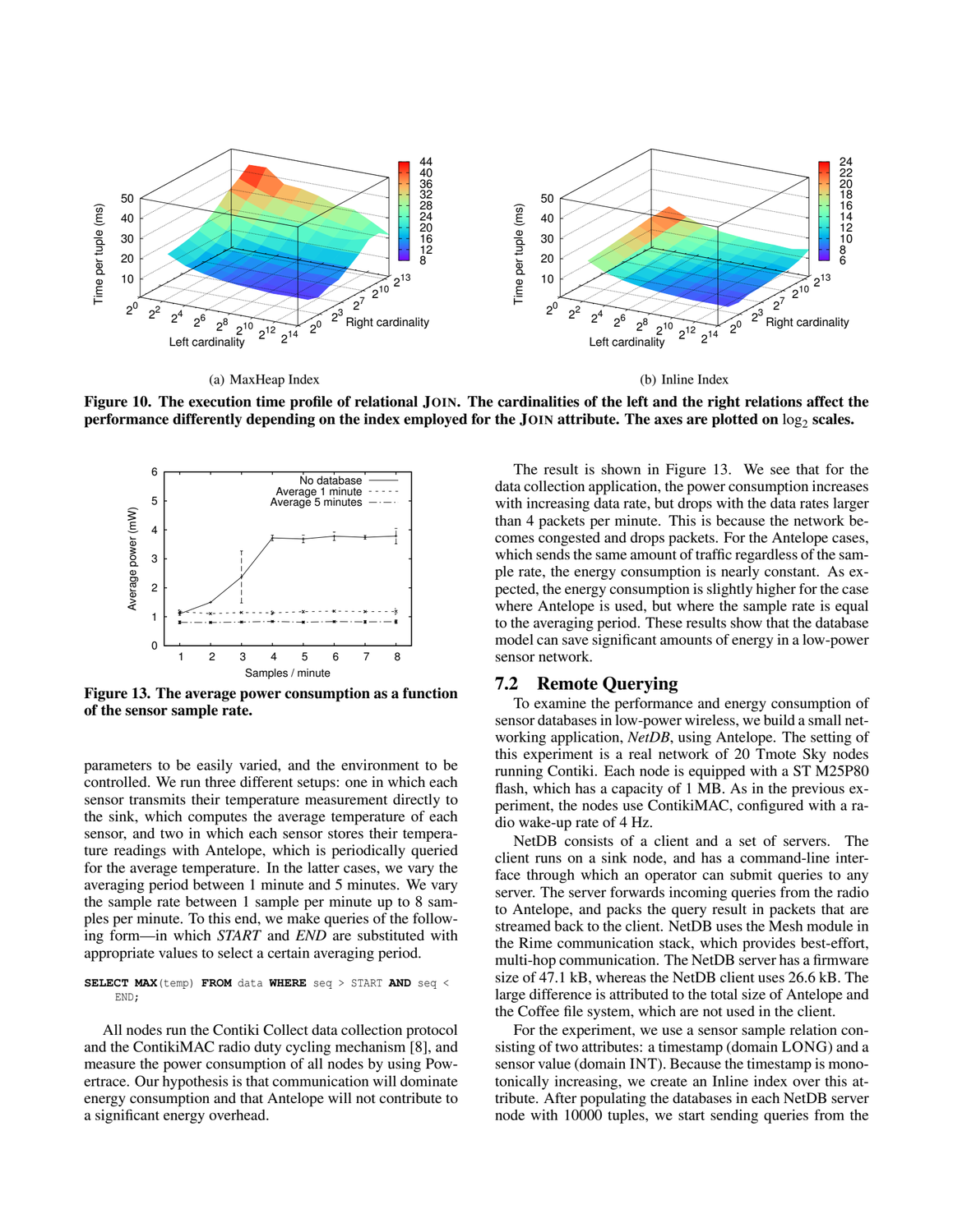

<span id="page-12-0"></span>Figure 14. The response time in a 20-node low-power wireless testbed when aggregating different numbers of tuples remotely.

NetDB client. Similarly to the experiment in Section [7.1,](#page-10-3) we use the variables *START* and *END* to set the time period to select tuples from. We aggregate the values using the COUNT operator to ensure that the database query returns the correct number of tuples. The queries are thus of the form

**SELECT COUNT**(\*) **FROM** samples **WHERE** time > START **AND** time <= END;

Figure [14](#page-12-0) depicts the response times from the remote database system. When aggregating over a subset consisting of 10,000 tuples, the response time is mostly attributed to the time required to read in all the tuples from flash memory at the remote host. As we repeat the experiment with smaller subsets, the response time flattens out below 1 s for communication over 1 hop, and below 2 s for 2 hops. At this point, the duty-cycling layer's wake-up rate becomes the dominant factor in the response time.

Depending on the type of query and the size of the database, responses could generate a large amount of packets. NetDB has a configuration option that restricts the response size of queries. If a large response is nevertheless permitted, we can employ techniques that can reliably transmit bulk data at up to 5.4 kB/s, while having duty cycles of approximately 65% during the bulk transfer at each node on the forwarding path [\[9\]](#page-13-26). On the Tmote Sky platform, the energy cost per transmitted kB of data is approximately 8.2 mJ.

### **Related Work**

TinyDB [\[20\]](#page-13-2) and Cougar [\[2\]](#page-13-3) have previously proposed to use the database as a model for sensor network data collection. Both TinyDB and Cougar provide a database front-end to a sensornet by running a small database-like query engine at a sink node. Unlike our work, TinyDB and Cougar operate only on the data that is currently being collected from the sensor network, without providing any means for storing data in the nodes, nor for querying historical data. By contrast, we propose that each node in the sensor network provides a database interface to their stored data and that each mote runs a database manager for energy-efficient data querying. Queries are made to individual nodes instead of to a dedicated sink node. Our work is complementary in the sense that we focus on data modeling and query processing

of large data quantities *within* the sensor devices. Acquisitional query processing systems could indeed be extended with the capability to handle queries over historical data, through the use of Antelope.

Our work leverages the advances in storage abstractions for flash-equipped sensor devices. Early on, such storage involved simple data logging, in which it was sufficient to use block-layered storage. As a need for more advanced storagecentric applications appeared, the community developed abstractions and systems for storing not only sensor data but also configuration [\[4\]](#page-13-27), network environment traces [\[19\]](#page-13-28), and routing information [\[30\]](#page-13-13). File systems such as ELF [\[5\]](#page-13-12) and Coffee [\[30\]](#page-13-13) provide data naming, wear levelling, and inplace updates of files. Diverging slightly from this approach, Capsule comprises a programming-oriented framework for building other storage abstractions than just files [\[21\]](#page-13-14). It provides a set of building blocks through which one can build a storage-centric sensornet application. We use the file abstraction for the relations and the indexes in Antelope, leveraging the file system's ability to handle wear-levelling and hide device-specific details.

A parallel track in the research on storage abstractions deals with the problem of efficient indexing over flash memory. FlashDB [\[23\]](#page-13-15), Lazy-Adaptive Tree [\[1\]](#page-13-21), and Micro-Hash [\[32\]](#page-13-22) are designed to offer high performance on particular storage types. By contrast, we provide a complete DBMS architecture through which such indexing methods can be used without making the application dependent on the choice of index method. We benefit from one of the strengths of the relational data model: index independence.

Databases for different types of resource-constrained devices have been envisioned in the past decade, but very few systems have actually been built. Gray named databases for smart objects as part of "the next database revolution" [\[15\]](#page-13-29). Diao et al. have previously considered the use of databases on sensors, but without any system being built around the idea [\[6\]](#page-13-30). Unlike Diao et al., we present the design, implementation, and evaluation of a fully functional DBMS for sensor devices. Pucheral et al. developed PicoDBMS [\[25\]](#page-13-31) for smart cards, which is a device class having somewhat similar resource constraints as sensor devices. Unlike Antelope, PicoDBMS is designed for EEPROM and does not support flash memory, which has completely different I/O properties. Antelope targets a more restrictive environment regarding storage semantics and memory footprints, resulting in a significant divergence in the design of physical storage structures, query processing, and indexing algorithms.

# 9 Conclusion

We present Antelope, the first DBMS for resourceconstrained sensor devices. Antelope enables a class of sensor network systems where every sensor holds a database. Each sensor can store any kind of data, including sensor data, run-time data, or performance data, in its local database. The database can either be queried remotely or locally through a process running on the node. We demonstrate that aggregate queries can reduce network power consumption by reducing the amount of traffic, compared to a traditional data collection network.